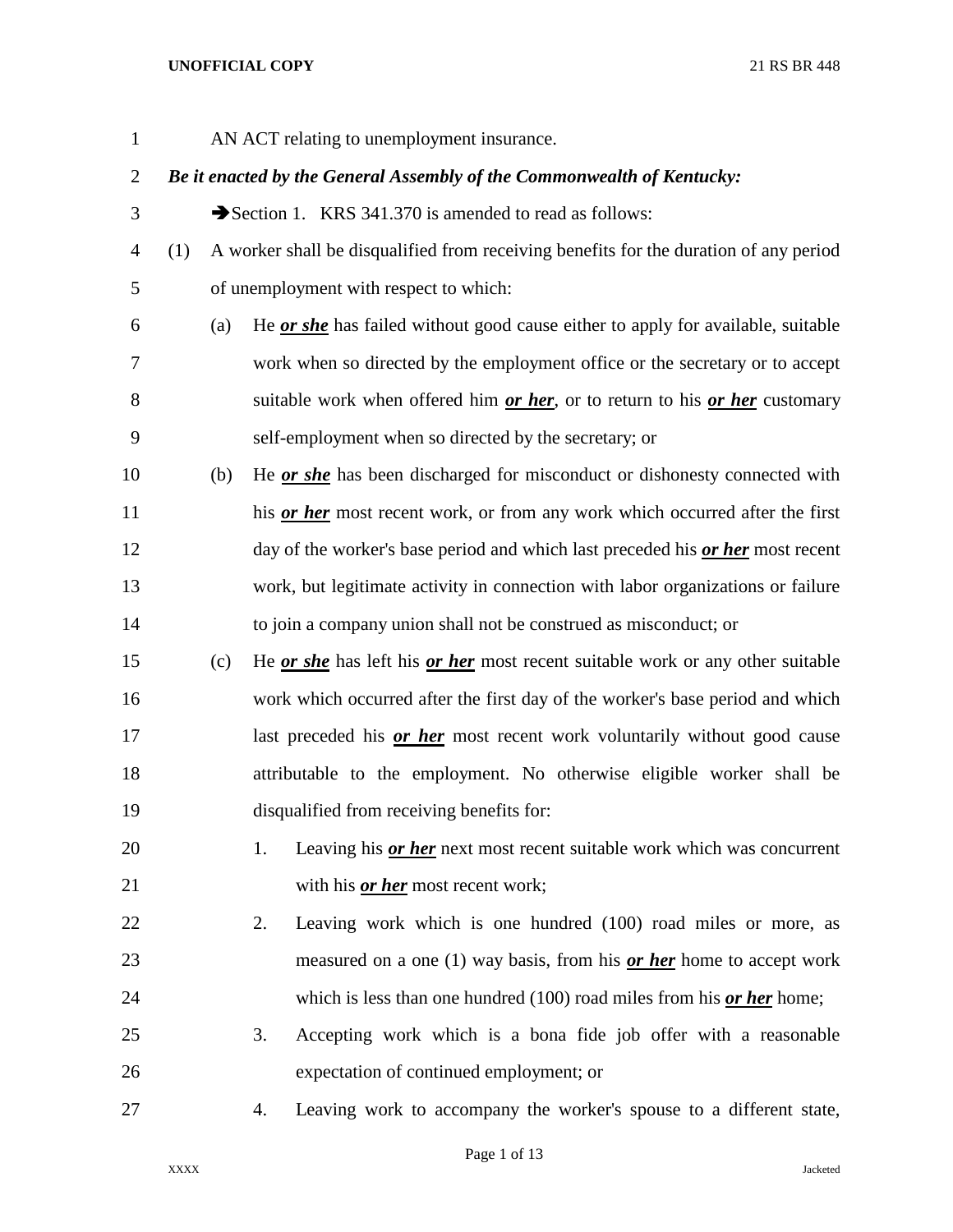military base of assignment, or duty station that is one hundred (100) road miles or more, as measured on a one (1) way basis, from the worker's home when the spouse is reassigned by the military.

 (2) A worker shall be disqualified from receiving benefits for any week with respect to which he *or she* knowingly made a false statement to establish his *or her* right to or the amount of his *or her* benefits, and, within the succeeding twenty-four (24) months, for the additional weeks immediately following the date of discovery, not to exceed a total of fifty-two (52), as may be determined by the secretary.

 (3) No worker shall be disqualified under paragraph (b) or (c) of subsection (1) of this section unless the employer, within a reasonable time as prescribed by regulations promulgated by the secretary, notifies the Education and Workforce Development Cabinet and the worker in writing of the alleged voluntary quitting or the discharge for misconduct. Nothing in this subsection shall restrict the right of the secretary to disqualify a worker whose employer has refused or failed to notify the Education and Workforce Development Cabinet of the alleged voluntary quitting or discharge 16 for misconduct, if the alleged voluntary quitting or discharge for misconduct is known to the secretary prior to the time benefits are paid to the worker. The exercise of the right by the secretary, in the absence of timely notice from the employer, shall not relieve the employer's reserve account or reimbursing employer's account of benefit charges under the provisions of subsection (3) of KRS 341.530.

 (4) As used in this section and in subsection (3) of KRS 341.530, "most recent" work shall be construed as that work which occurred after the first day of the worker's base period and which last preceded the week of unemployment with respect to which benefits are claimed; except that, if the work last preceding the week of unemployment was seasonal, intermittent, or temporary in nature, most recent work may be construed as that work last preceding the seasonal, intermittent, or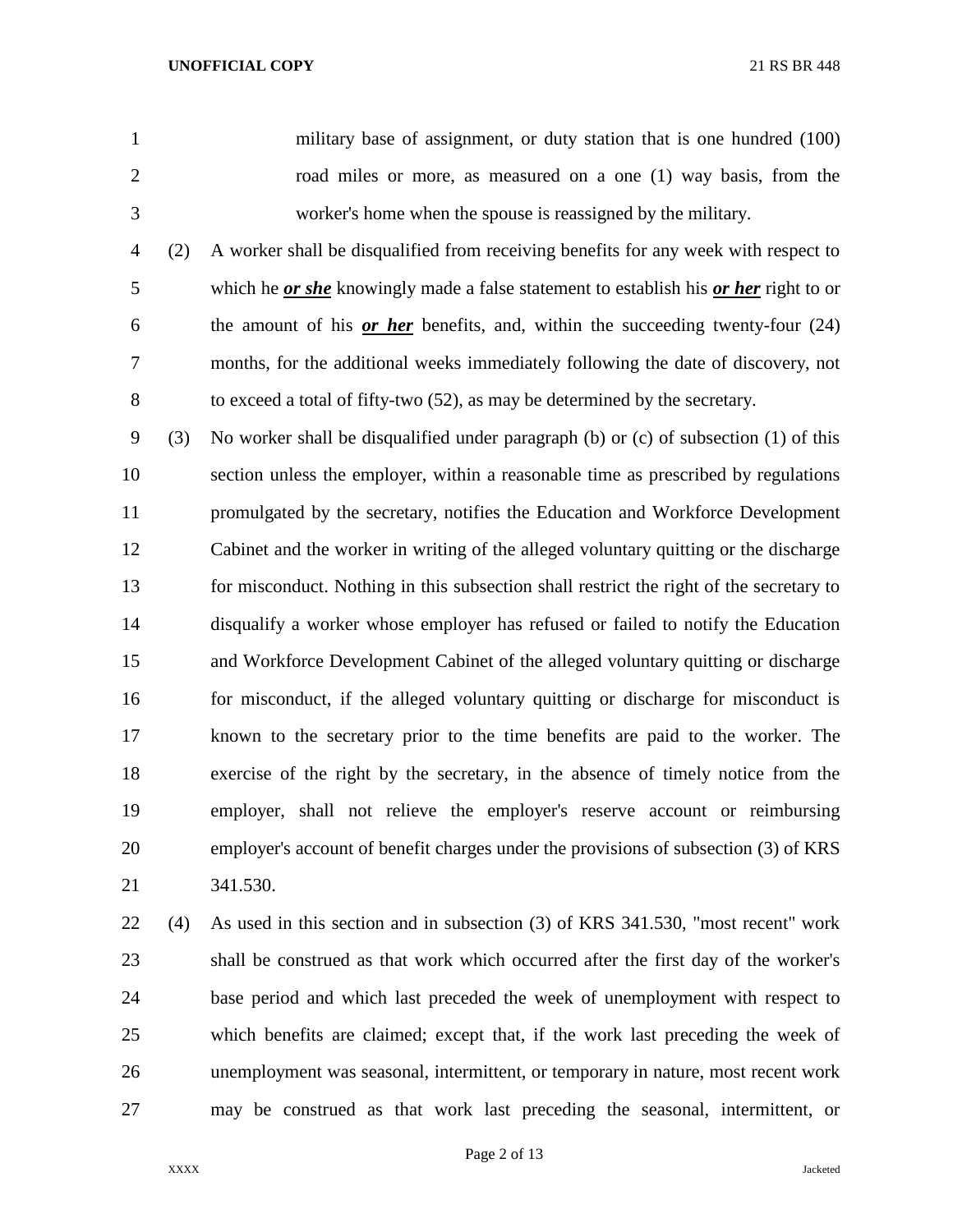| 1  |     | temporary work.                                                                     |
|----|-----|-------------------------------------------------------------------------------------|
| 2  | (5) | No worker shall be disqualified or held ineligible under the provisions of this     |
| 3  |     | section or KRS 341.350, who is separated from employment pursuant to a labor        |
| 4  |     | management contract or agreement, or pursuant to an established employer plan,      |
| 5  |     | program, or policy, which permits the employer to close the plant or facility for   |
| 6  |     | purposes of vacation or maintenance.                                                |
| 7  | (6) | No worker shall be disqualified or held ineligible under the provisions of<br>(a)   |
| 8  |     | this section or KRS 341.350, who leaves work, is unable to work, or is              |
| 9  |     | separated from employment due to circumstances directly resulting from              |
| 10 |     | domestic violence and abuse as defined in KRS 403.720, or from dating               |
| 11 |     | violence and abuse, sexual assault, or stalking as defined in KRS 456.010,          |
| 12 |     | <u>and with respect to which:</u>                                                   |
| 13 |     | The worker fears domestic violence and abuse, dating violence and<br>1.             |
| 14 |     | abuse, sexual assault, or stalking at or en route to or from the                    |
| 15 |     | <u>worker's place of employment;</u>                                                |
| 16 |     | The worker wishes to relocate to another geographic area in order to<br>2.          |
| 17 |     | <u>avoid future domestic violence and abuse, dating violence and abuse,</u>         |
| 18 |     | sexual assault, or stalking against the worker, the worker's family, or             |
| 19 |     | coworkers; or                                                                       |
| 20 |     | The worker believes that leaving work is necessary for the future<br>3.             |
| 21 |     | safety and health of the worker, the worker's family, or coworkers.                 |
| 22 |     | To assist in the determination as to whether a worker has experienced<br><u>(b)</u> |
| 23 |     | domestic violence and abuse, dating violence and abuse, sexual assault, or          |

 *stalking as prescribed in administrative regulations promulgated by the secretary, including but not limited to police or court records, a sworn*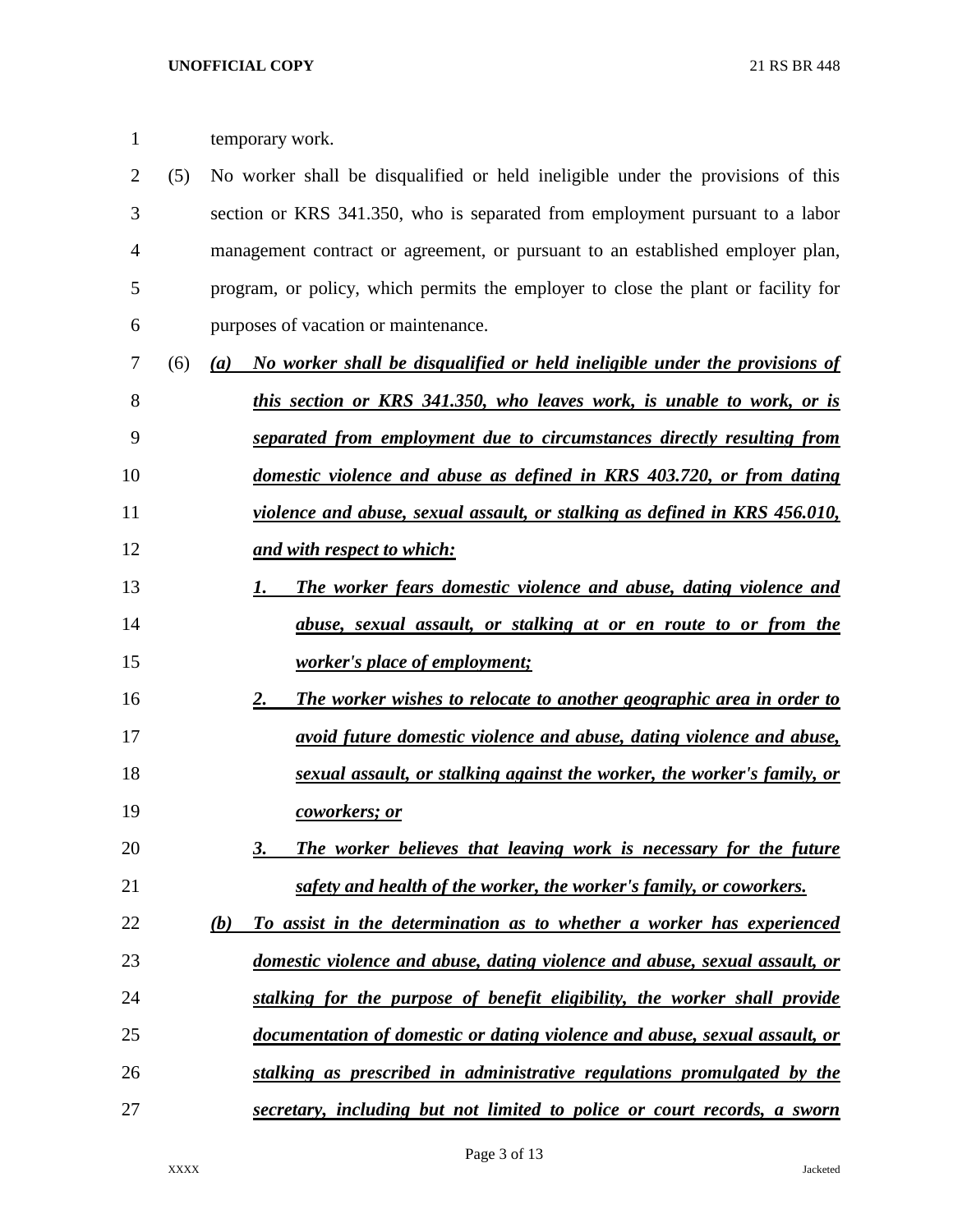- *statement by the worker, or other documentation of domestic or dating violence and abuse, sexual assault, or stalking from a shelter worker, attorney, member of the clergy, or medical or other professional from whom the worker has sought assistance.*
- *(c) All documentation of evidence shall be kept confidential unless consent for disclosure is given in writing by the worker.*
- *(7)* "Discharge for misconduct" as used in this section shall include but not be limited to, separation initiated by an employer for falsification of an employment application to obtain employment through subterfuge; knowing violation of a reasonable and uniformly enforced rule of an employer; unsatisfactory attendance if the worker cannot show good cause for absences or tardiness; damaging the employer's property through gross negligence; refusing to obey reasonable instructions; reporting to work under the influence of alcohol or drugs or consuming alcohol or drugs on employer's premises during working hours; conduct endangering safety of self or co-workers; and incarceration in jail following conviction of a misdemeanor or felony by a court of competent jurisdiction, which results in missing at least five (5) days work.
- *(8)*[(7)] "Duration of any period of unemployment," as that term is used in this section, shall be the period of time beginning with the worker's discharge, voluntary quitting, or failure to apply for or accept suitable work and running until the worker has worked in each of ten (10) weeks, whether or not consecutive, and has earned ten (10) times his *or her* weekly benefit rate in employment covered under the provisions of this chapter or a similar law of another state or of the United States.
- 24 Section 2. KRS 341.530 is amended to read as follows:
- (1) The Office of Unemployment Insurance, Department of Workforce Investment, shall maintain a reserve account for each subject employer making contributions to the fund and a reimbursing employer account for each subject employer making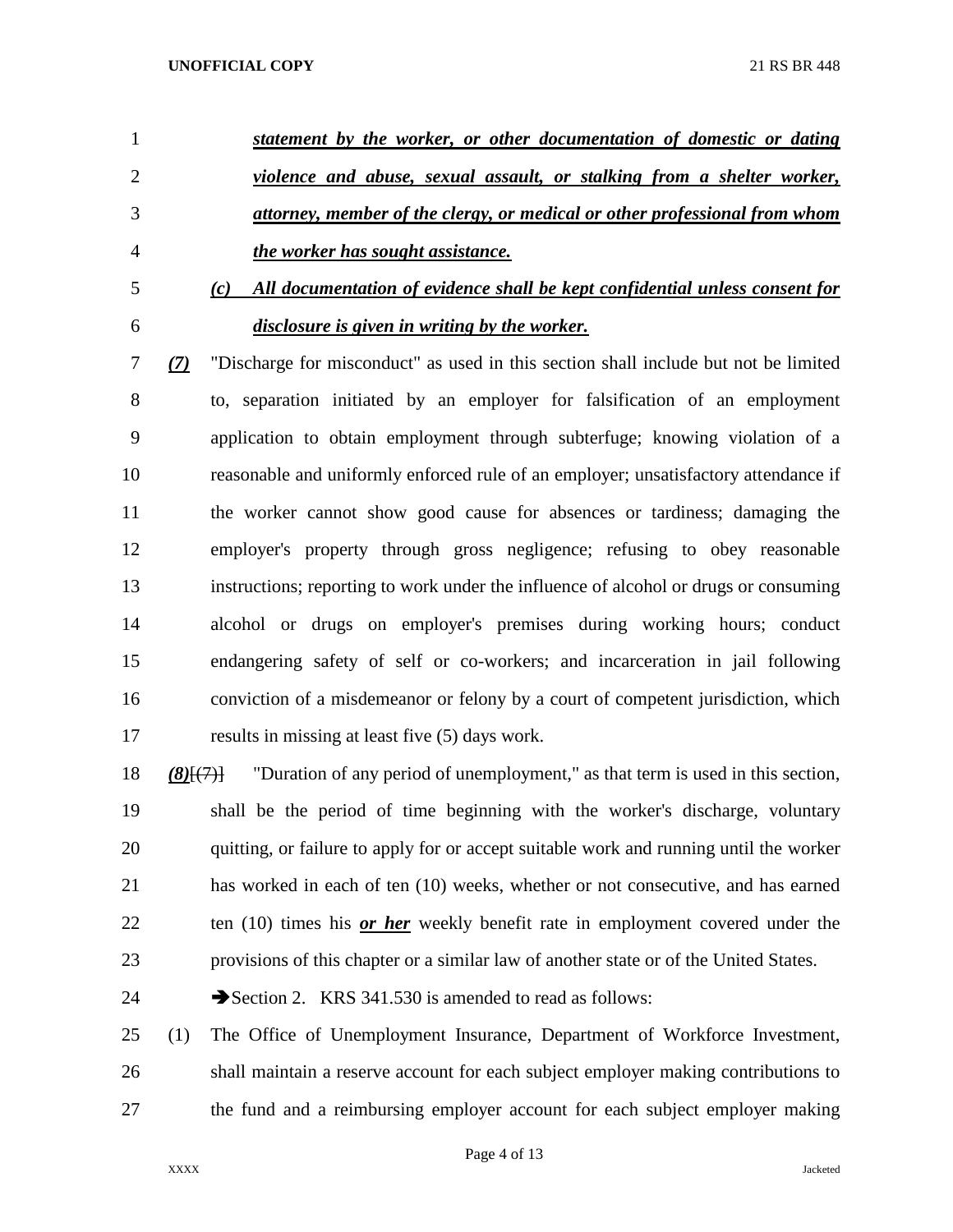payment in lieu of contributions, and shall, except as provided in KRS 341.590, credit to such account the total amount of all contributions or benefit reimbursement paid by the employer on his *or her* own behalf. Nothing in this section or elsewhere in this chapter shall be construed to grant any employer or individual who is or was in his *or her* employ prior claims or rights to the amounts paid by him *or her* into the fund.

- (2) *(a)* Except as provided in subsection (3) of this section, all regular benefits paid to an eligible worker in accordance with KRS 341.380 plus the extended benefits paid in accordance with KRS 341.700 to 341.740, subject to the provisions of 10 paragraphs  $\frac{1}{a}$  and  $\frac{1}{b}$  *and (c)* of this subsection, shall be charged against the reserve account or reimbursing employer account of his *or her* most recent employer. No employer shall be deemed to be the most recent employer unless the eligible worker to whom benefits are payable shall have worked for such employer in each of ten (10) weeks whether or not consecutive back to the beginning of the worker's base period.
- *(b)* $\left\{\left(\frac{a}{b}\right)\right\}$  Subject employers, which are not governmental entities as defined in KRS 341.069, shall be charged one-half (1/2) of the extended benefits paid in accordance with KRS 341.700 to 341.740; and
- *(c)*[(b)] Subject employers which are governmental entities, as defined in KRS 341.069, shall be charged for all extended benefits paid in accordance with KRS 341.700 to 341.740 for compensable weeks occurring on or after January 22 1, 1979, and for one-half (1/2) of the extended benefits paid for compensable weeks occurring prior to such date.
- (3) Notwithstanding the provisions of subsection (2) of this section, benefits paid to an eligible worker and chargeable to a contributing employer's reserve account under such subsection shall be charged against the pooled account if such worker was discharged by such employer for misconduct connected with his *or her* most recent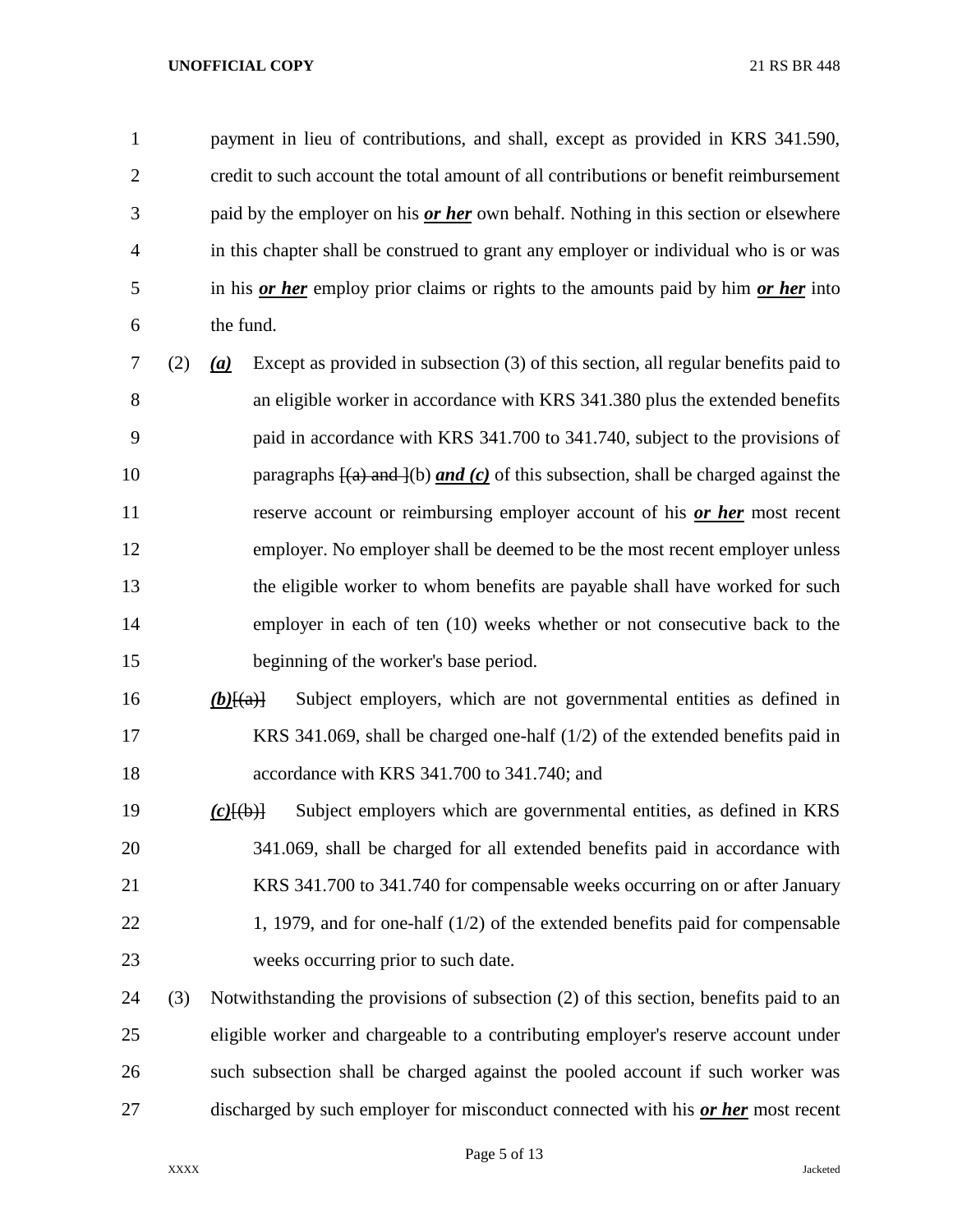| $\mathbf{1}$   |     | work for such employer, voluntarily left his <b>or her</b> most recent work with such   |  |  |  |  |
|----------------|-----|-----------------------------------------------------------------------------------------|--|--|--|--|
| $\overline{2}$ |     | employer without good cause attributable to the employment, <i>voluntarily left the</i> |  |  |  |  |
| 3              |     | employer to protect himself or herself or his or her family or coworkers from           |  |  |  |  |
| $\overline{4}$ |     | domestic violence and abuse as defined in KRS 403.720 or dating violence and            |  |  |  |  |
| 5              |     | abuse, sexual assault, or stalking as defined in KRS 456.010, or the employer has       |  |  |  |  |
| 6              |     | continued to provide part-time employment and wages, without interruption, to the       |  |  |  |  |
| $\tau$         |     | same extent that was provided from the date of hire, and the employer within a          |  |  |  |  |
| $8\,$          |     | reasonable time, as prescribed by regulation of the secretary, notifies the office, in  |  |  |  |  |
| 9              |     | writing, of the alleged voluntary quitting, discharge for misconduct or continuing      |  |  |  |  |
| 10             |     | part-time employment; provided, however, that no employer making payments to            |  |  |  |  |
| 11             |     | the fund in lieu of contributions shall be relieved of charges by reason of this        |  |  |  |  |
| 12             |     | subsection.                                                                             |  |  |  |  |
| 13             | (4) | Notwithstanding the provisions of subsection (3) of this section, no contributing       |  |  |  |  |
| 14             |     | employer's reserve account shall be relieved of any charges for benefits relating to    |  |  |  |  |
| 15             |     | an improper benefit payment to a worker established after October 21, 2013, if:         |  |  |  |  |
| 16             |     | The improper benefit payment was made because the employer, or an agent of<br>(a)       |  |  |  |  |
| 17             |     | the employer, was at fault for failing to respond timely or adequately to the           |  |  |  |  |
| 18             |     | request of the secretary for information relating to a claim for benefits; and          |  |  |  |  |
| 19             |     | The employer, or an agent of the employer, has a pattern of failing to respond<br>(b)   |  |  |  |  |
| 20             |     | timely or adequately to requests under paragraph (a) of this subsection. For            |  |  |  |  |
| 21             |     | purposes of this paragraph, a "pattern of failing" means at least six (6) failures      |  |  |  |  |
| 22             |     | occur in a calendar year or the failure to respond to two percent $(2%)$ of such        |  |  |  |  |
| 23             |     | requests in a calendar year, whichever is greater.                                      |  |  |  |  |
| 24             | (5) | Any determination under subsection (4) of this section shall be transmitted to the      |  |  |  |  |
| 25             |     | last known physical or electronic address provided by the employer and may be           |  |  |  |  |
| 26             |     | appealed in accordance with the provisions of KRS 341.420(2).                           |  |  |  |  |

(6) Each subject employer's reserve account or reimbursing account shall, unless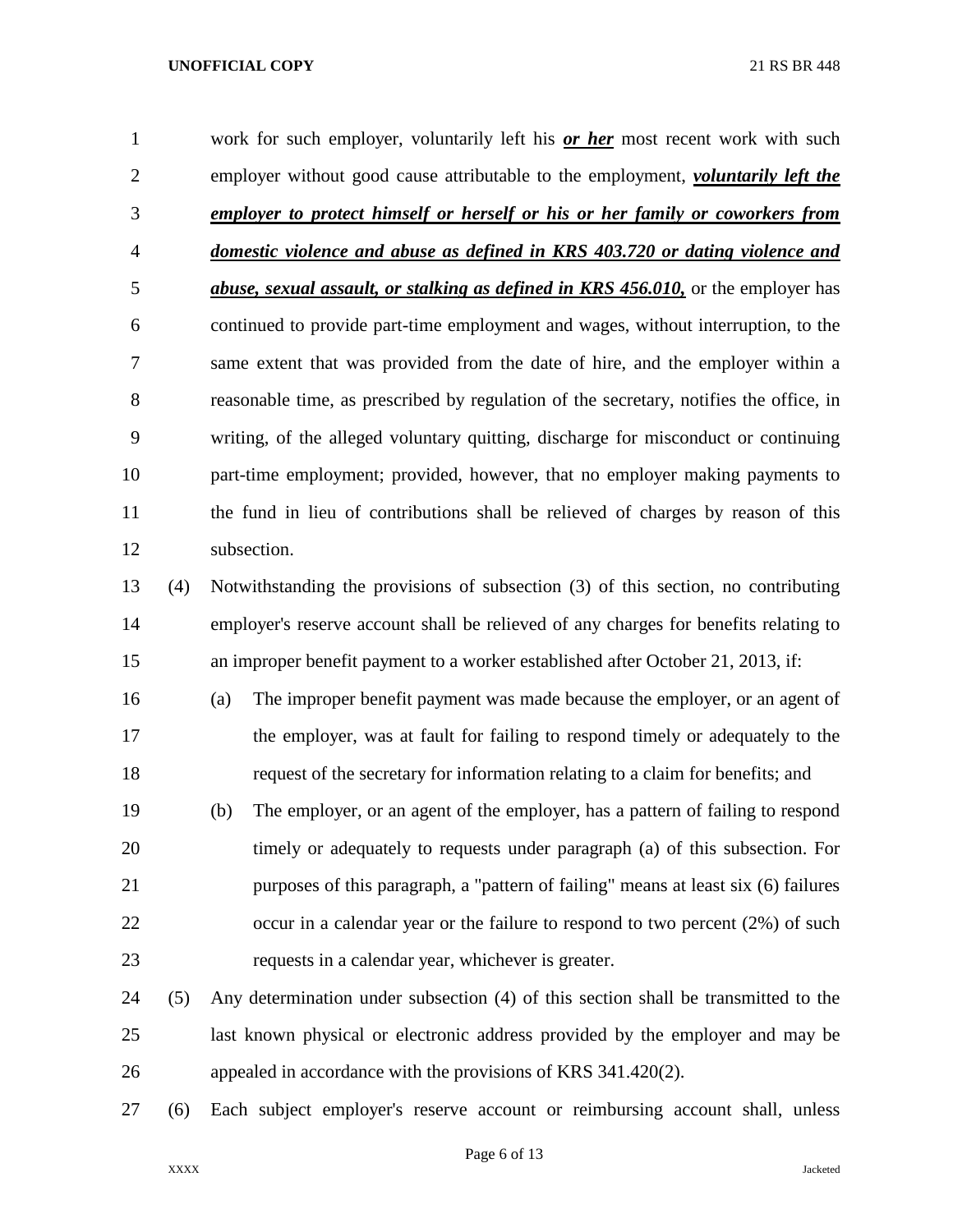1 terminated as of the computation date  $\frac{1}{4}$ as defined in subsection (5) of KRS 2 341.270<del>[)]</del>, be charged with all benefits paid to eligible workers which are chargeable to such reserve account or reimbursing account under subsection (2) of this section. A subject employer's reserve account or reimbursing account shall be deemed to be terminated if he *or she* has ceased to be subject to this chapter, and his *or her* account has been closed and any balance remaining therein has been transferred to the fund's pooled account or to a successor's account as provided in KRS 341.540 or has been refunded if the employer is a reimbursing employer.

 (7) Notwithstanding subsection (1) of this section, two (2) or more nonprofit Internal Revenue Code sec. 501(c)(3) organizations may jointly request the secretary to establish a group reserve account or reimbursing account for such nonprofit organizations. Two (2) or more governmental entities may jointly request the secretary to establish a group reserve account or reimbursing account, and once established, such account shall remain in effect at least two (2) calendar years and thereafter until either dissolved at the discretion of the secretary or upon filing application for dissolution by the group members. Each member of a group shall be 17 iointly and severally liable for all payments due under this chapter from each or all of such group members. The secretary shall prescribe such procedures as he *or she* deems necessary for the establishment, maintenance, and dissolution of a group reserve account or reimbursing account.

 (8) Any subject contributing employer may at any time on or before December 31, 22 2011, make voluntary payments to the fund, additional to the contributions required under KRS 341.260 and 341.270. Effective January 1, 2012, any subject contributing employer with a negative reserve account balance may make voluntary payments to the fund every other calendar year, in addition to the contributions required under KRS 341.260 and 341.270. Notwithstanding any other provision of this chapter, contributions paid on or before the computation date and voluntary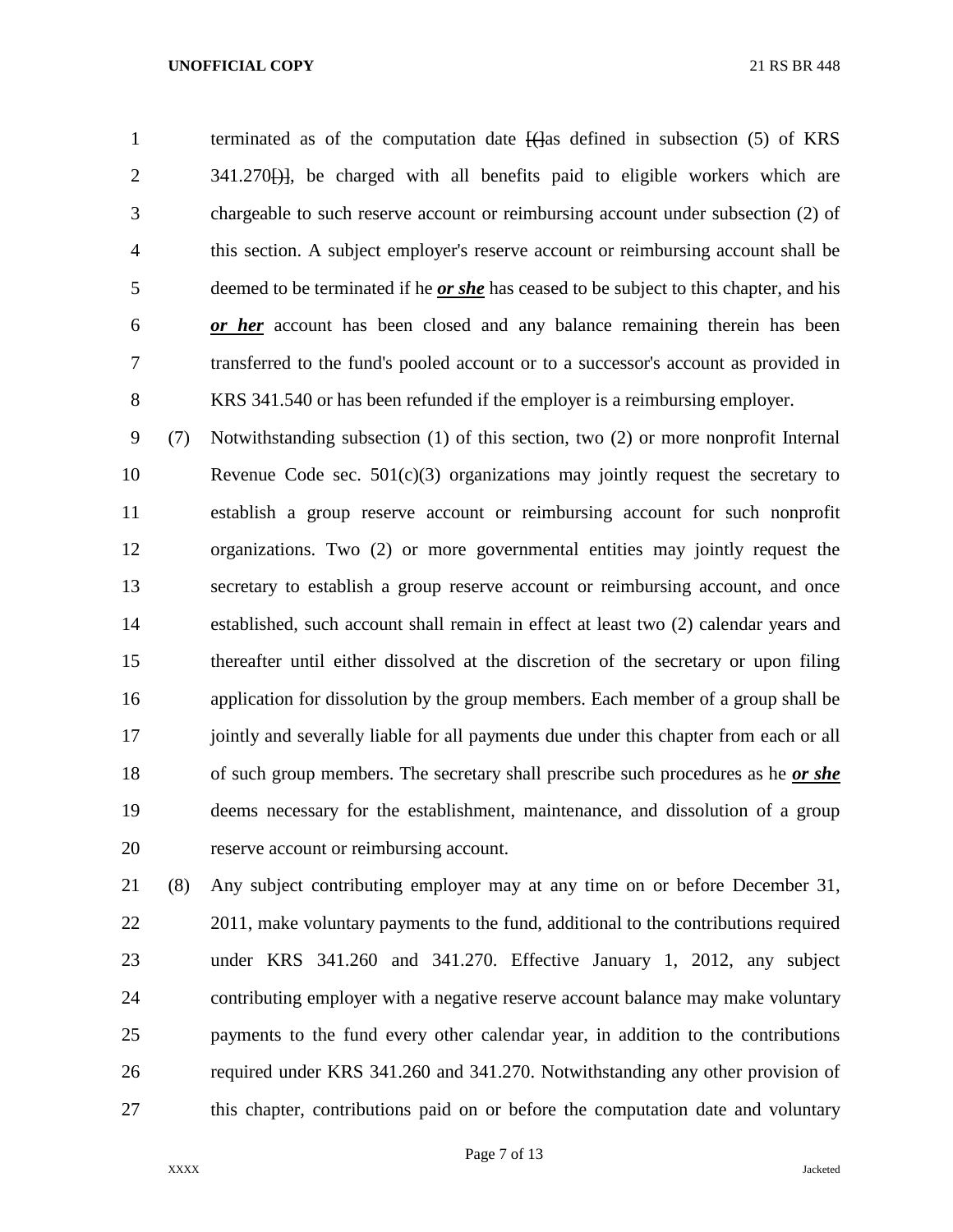payments made within twenty (20) days following the mailing of notices of new rates shall be credited to an employer's reserve account as of the computation date, provided no voluntary payments shall be used in computing an employer's rate 4 unless the payment is made prior to the expiration of one hundred  $\text{H}\text{-}$  and twenty (120) days after the beginning of the year for which the rate is effective. Voluntary payments by any employer shall not exceed any negative balance they may have in their reserve account as of the computation date. Any employer who is delinquent in 8 the payment of contributions, penalties, or interest as of the computation date shall be entitled to make voluntary payments only after the amount of the delinquency is paid in full.

11 Section 3. KRS 341.125 is amended to read as follows:

 (1) It shall be the duty of the secretary of the Education and Workforce Development Cabinet to administer this chapter; and he *or she* shall have power and authority to make such expenditures, require such reports, make such investigations, and take such other action not specifically assigned to the cabinet, as he or she deems necessary for the proper administration of this chapter.

 (2) The secretary is authorized, subject to the provisions of KRS Chapters 12, 42, 45, and 45A, to appoint, fix the compensation, and prescribe duties and powers of such officers and employees as may be necessary in the performance of his or her duties under this chapter. All positions shall be filled by persons selected and appointed on a nonpartisan merit basis. The secretary shall not employ or pay any person who is an officer or committee member of any political party organization. The secretary may delegate to any such person so appointed such power and authority as he or she deems reasonable and proper for the effective administration of this chapter.

 (3) The salary and expenses of the secretary and his or her staff shall be considered a proper cost of the administration of this chapter, to be charged to the unemployment compensation administration fund in that proportion which the cost of such services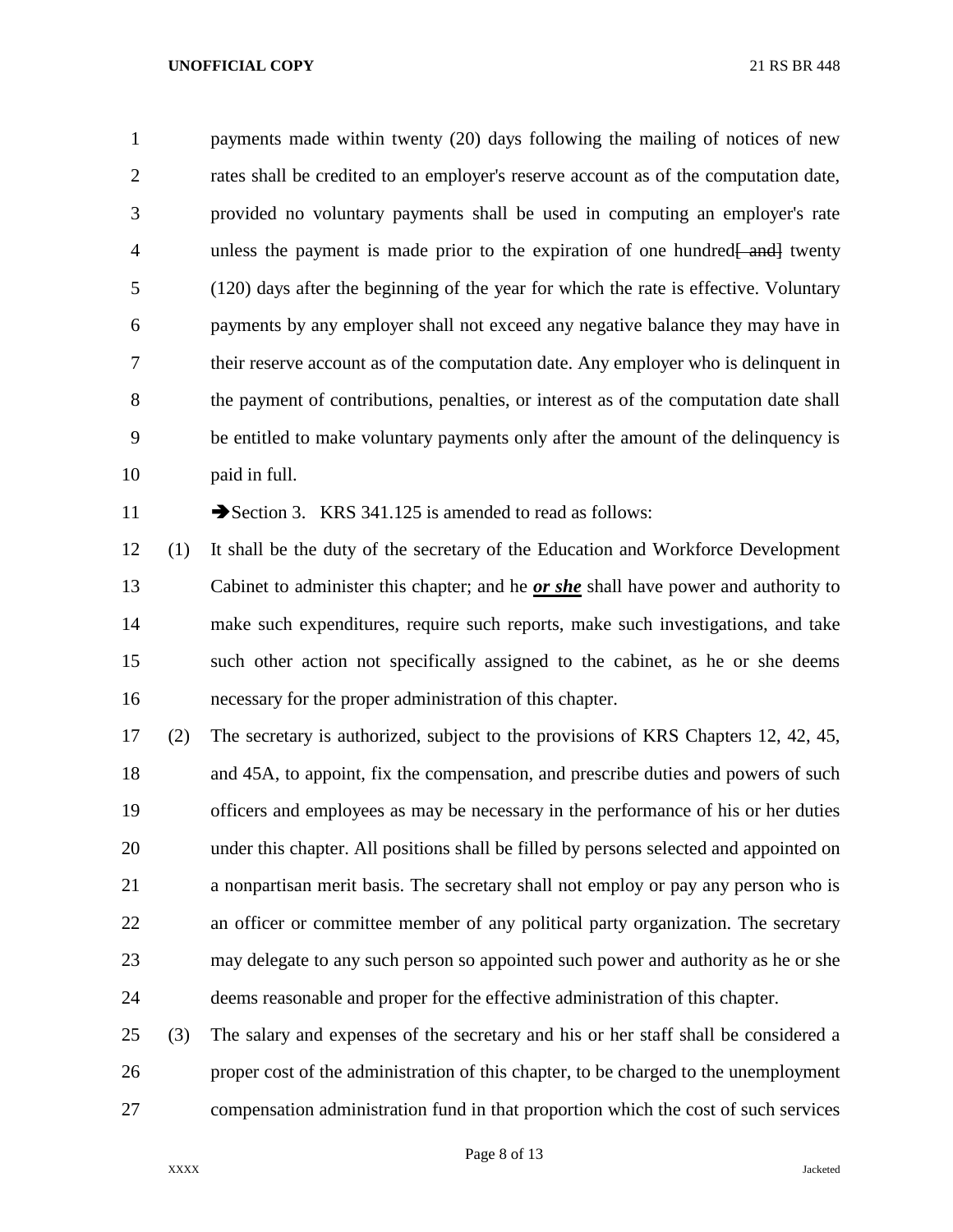rendered in the administration of this chapter bears to the overall cost of the services rendered in the administration of the cabinet.

- (4) The secretary shall submit to the Governor an annual report covering the administration and operation of this chapter and make such recommendations for amendments to this chapter as he or she deems proper.
- (5) In the administration of this chapter*,* the secretary shall cooperate to the fullest extent possible with any agency of this state or any other state or of the United States and shall take such action, through the adoption of appropriate rules, regulations, administrative methods, and standards, as may be necessary to secure for this state and its citizens all the advantages available under the provisions of the Social Security Act, as amended, that relate to unemployment compensation, the Federal Unemployment Tax Act, as amended, the Wagner-Peyser Act, as amended, and the Federal-State Extended Unemployment Compensation Act of 1970.
- *(6) The secretary shall establish a program to train employees involved in the*
- *processing of unemployment insurance claims on issues related to domestic*
- *violence and abuse as defined in KRS 403.720 and dating violence and abuse,*
- *sexual assault, or stalking as defined in KRS 456.010. The secretary shall provide*
- *a report on or before September 30 of each year to the Legislative Research*
- *Commission detailing the number of claims filed under subsection (6) of Section*
- *1 of this Act.*
- 21 Section 4. KRS 341.360 is amended to read as follows:
- (1) No worker may be paid benefits for any week of unemployment:
- (a) With respect to which a strike or other bona fide labor dispute which caused him *or her* to leave or lose his *or her* employment is in active progress in the establishment in which he *or she* is or was employed, except that benefits may be paid unless the employer notifies the Office of Unemployment Insurance, Department of Workforce Investment, in writing within seven (7) days after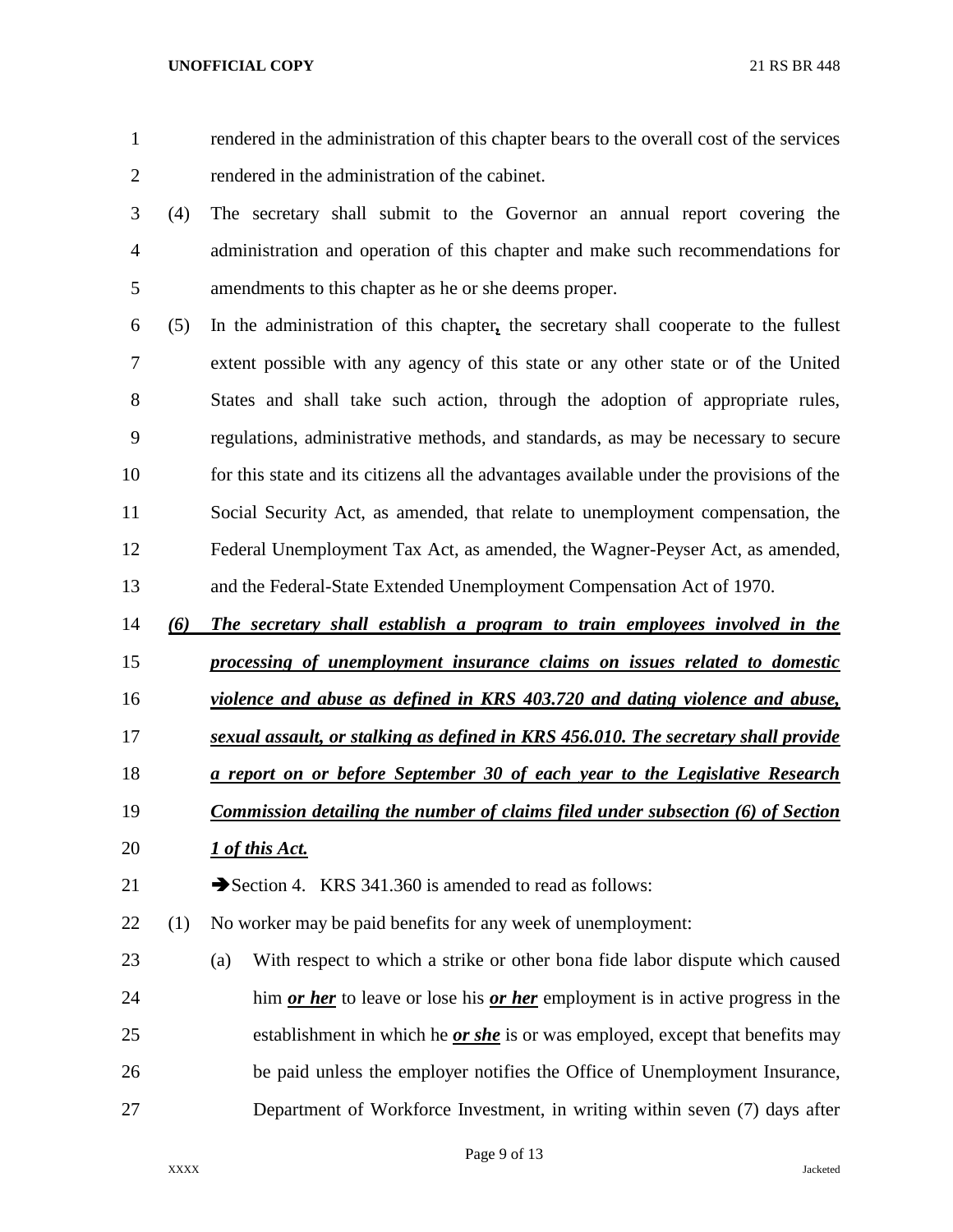the beginning of such alleged strike or labor dispute of the alleged existence of such strike or labor dispute. For the purpose of this subsection, a lockout shall not be deemed to be a strike or a bona fide labor dispute and no worker shall be denied benefits by reason of a lockout;

- (b) For which he *or she* has received or is seeking unemployment compensation under an unemployment compensation law of another state or of the United States, except as otherwise provided by an arrangement between this state and such other state or the United States; but if the appropriate agency of such state or of the United States finally determines that he *or she* is not entitled to such unemployment compensation, this subsection shall not apply;
- (c) 1. Which, when based on service in an instructional, research, or principal administrative capacity in an institution of higher education as defined in KRS 341.067(2) or in an educational institution as defined in KRS 341.067(4), begins during the period between two (2) successive academic years, or during a similar period between two (2) regular terms, whether or not successive, or during a period of paid sabbatical leave provided for in the individual's contract, if the worker performs such services in the first of such academic years or terms and if there is a contract or a reasonable assurance that the worker will perform such services in any such capacity for any institution or institutions of higher education or an educational institution in the second of such academic years or such terms; or
- 2. Which, when based on service other than as defined in subparagraph 1. of this paragraph, in an institution of higher education or an educational institution, as defined in KRS 341.067(2) or (4), begins during the period between two (2) successive academic years or terms, if the worker performs such services in the first of such academic years or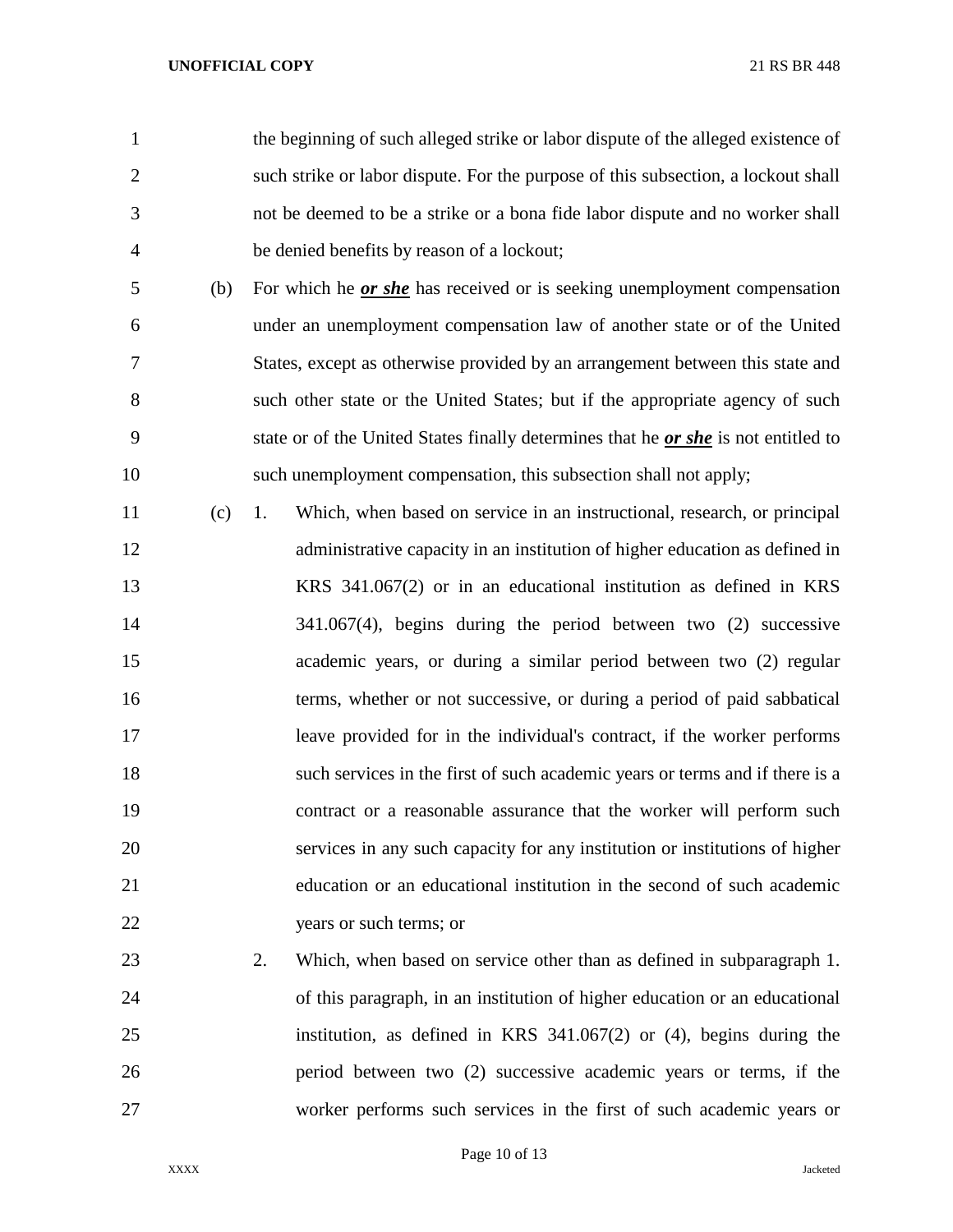| $\mathbf{1}$   |    | terms and there is a reasonable assurance that the worker will perform    |
|----------------|----|---------------------------------------------------------------------------|
| $\overline{2}$ |    | such services in the second of such academic years or terms; except that  |
| 3              |    | if benefits are denied to any worker under this paragraph and such        |
| $\overline{4}$ |    | worker was not offered an opportunity to perform such services for such   |
| 5              |    | institution of higher education or such educational institution for the   |
| 6              |    | second of such academic years or terms, such worker shall be entitled to  |
| 7              |    | a retroactive payment of benefits for each week for which the worker      |
| 8              |    | filed a timely claim for benefits and for which benefits were denied      |
| 9              |    | solely by reason of this paragraph; or                                    |
| 10             | 3. | Which, when based on service in any capacity defined in subparagraphs     |
| 11             |    | 1. and 2. of this paragraph, begins during an established and customary   |
| 12             |    | vacation period or holiday recess if the worker performs any such         |
| 13             |    | services in the period immediately before such vacation period or         |
| 14             |    | holiday recess, and there is a reasonable assurance that such worker will |
| 15             |    | perform any such services in the period immediately following such        |
| 16             |    | vacation period or holiday recess; or                                     |
| 17             | 4. | Based on service in any capacity defined in subparagraph 1. or 2. of this |
| 18             |    | paragraph when such service is performed by the worker in an institution  |
| 19             |    | of higher education or an educational institution, as defined in KRS      |
| 20             |    | $341.067(2)$ or (4), while the worker is in the employ of an educational  |

 service agency, and such unemployment begins during the periods and pursuant to the conditions specified in subparagraphs 1., 2., and 3. of this paragraph. For purposes of this paragraph, the term "educational service agency" means a governmental agency or governmental entity which is established and operated exclusively for the purpose of providing such services to one (1) or more institutions of higher education or educational institutions*.*[;]

Page 11 of 13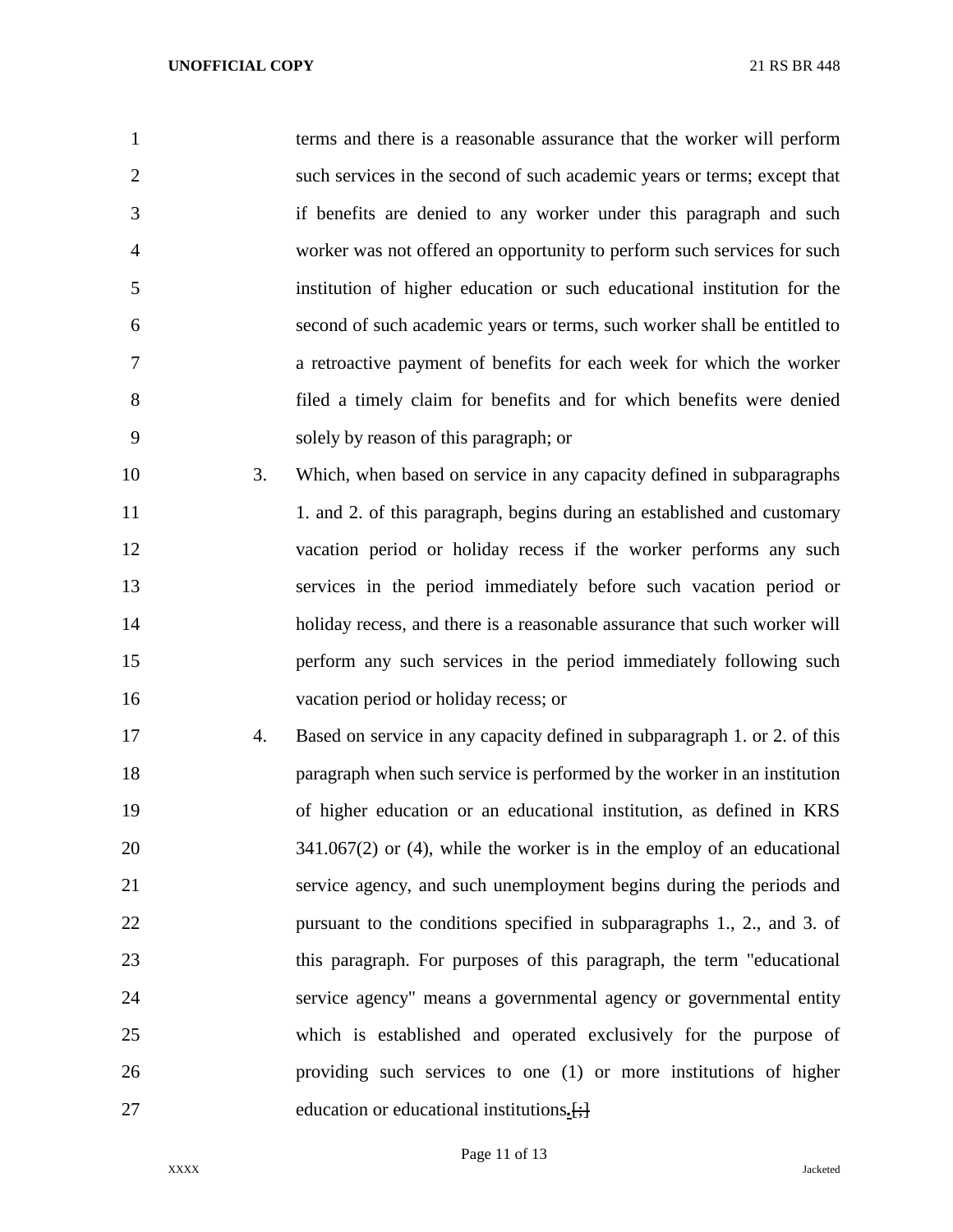Notwithstanding any other provision of this paragraph, any benefits paid to a worker based on service other than as defined in subparagraph 1. of this paragraph performed in an institution of higher education as defined in KRS 341.067(2) shall be deemed to have been paid as a result of Office of Unemployment Insurance, Department of Workforce Investment, error and not recoverable by the cabinet or such institution if such payment is improper by virtue of the retroactive application to October 30, 1983, of subparagraph 2. of this paragraph; or

 (d) With respect to which the worker is suspended from work for misconduct, as defined in KRS 341.370*(7)*[(6)], connected with the work.

 (2) Benefits shall not be paid to any individual on the basis of any services, substantially all of which consist of participating in sports or athletic events or training or preparing to so participate, for any week which commences during the period between two (2) successive sport seasons or similar periods and there is a reasonable assurance that such individual will perform such services in the later of such seasons or similar periods.

 (3) (a) Benefits shall not be paid on the basis of services performed by an alien unless such alien is an individual who was lawfully admitted for permanent residence at the time such services were performed, was lawfully present for purposes of performing such services, or was residing in the United States under color of law at the time such services were performed, including an alien who was lawfully present in the United States as a result of the application of the provisions of Section 203(a)(7) or Section 212(d)(5) of the Immigration and Nationality Act.

 (b) Any data or information required of individuals applying for benefits to determine whether benefits are not payable to them because of their alien status shall be uniformly required from all applicants for benefits.

Page 12 of 13